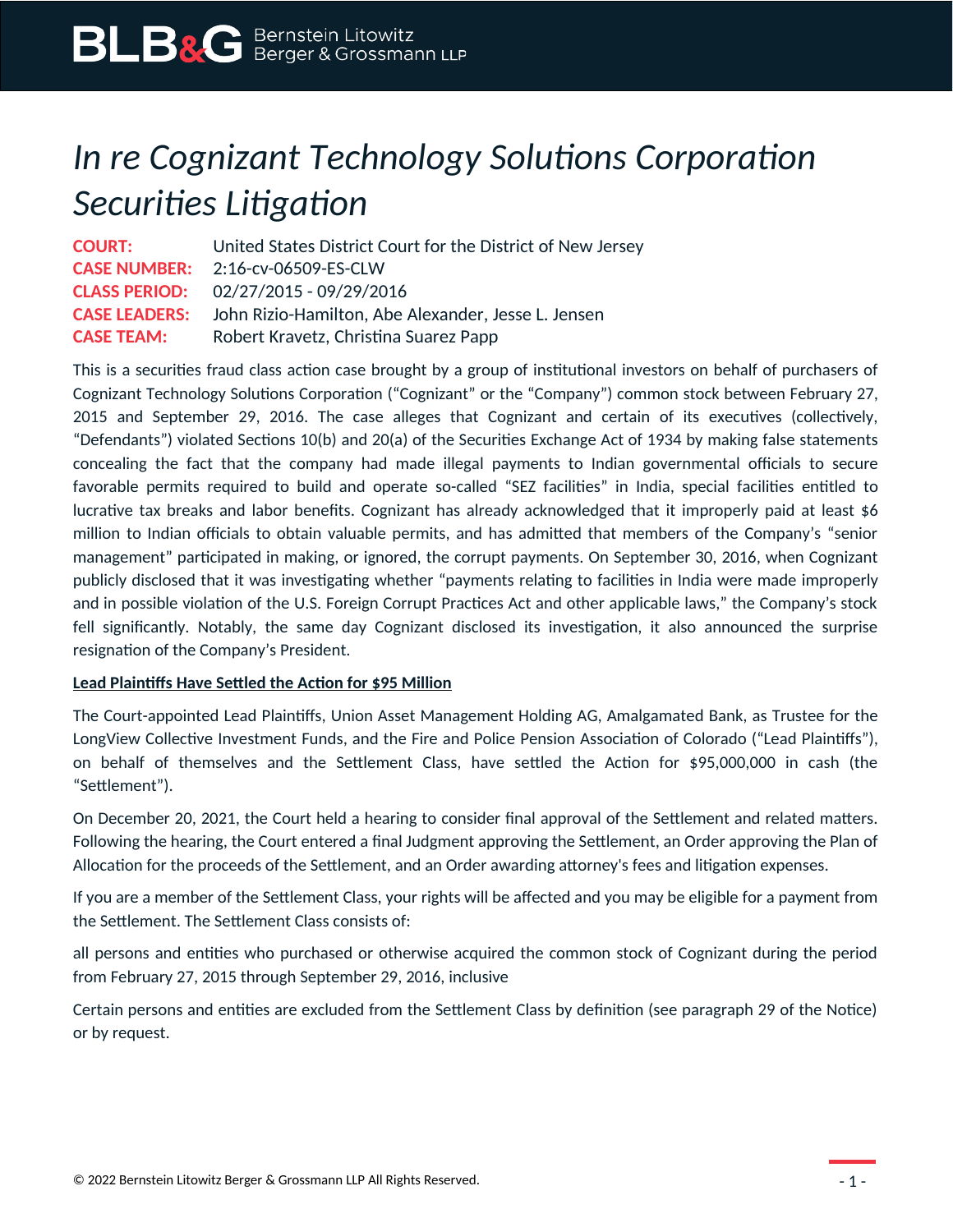

Please read the Notice to fully understand your rights and options. Copies of the Notice and Claim Form can be found in the Case Documents list on the right of this page. You may also visit the case website, [www.CognizantSecuritiesLitigation.com](https://www.cognizantsecuritieslitigation.com/), for more information about the Settlement.

To be eligible to receive a payment under the Settlement, you must submit a Claim Form postmarked (if mailed) or submitted on-line by no later than **January 28, 2022**.

Payments to eligible claimants will be made only after the completion of all claims processing. Please be patient, as this process will take some time to complete.

#### **IMPORTANT DATES AND DEADLINES**

January 28, 2022 **Claim Filing Deadline.** Claim Forms must be *postmarked (if mailed) or submitted on-line no later than January 28, 2022.*

## **The Litigation**

On February 13, 2017, Judge William H. Walls, U.S. District Court for the District of New Jersey, appointed Union Asset Management Holding AG, Amalgamated Bank, and Fire and Police Pension Association of Colorado as Lead Plaintiffs. Bernstein Litowitz Berger & Grossmann LLP is Lead Counsel for the Class.

Lead Plaintiffs filed an Amended Complaint on April 7, 2017. Defendants' motions to dismiss the Amended Complaint were fully briefed on September 5, 2017. Defendants' motion to strike certain confidential witness allegations in the Complaint was fully briefed on October 10, 2017.

On August 8, 2018, the Court substantially denied Defendants' motions to dismiss, sustaining Section 10(b) claims against Cognizant and Section 20(a) claims against Defendant Gordon Coburn, Cognizant's former President.

In the fall of 2019, Defendant Cognizant sought to appeal the motion to dismiss order under 28 U.S.C. 1292(b). Cognizant's request for an appeal was pending before the Third Circuit when, on February 15, 2019, the U.S. Department of Justice indicted Defendant Coburn and the Company's former General Counsel, Steven Schwartz, on anti-corruption charges arising from the bribery scheme alleged in the Complaint. The Third Circuit granted Lead Plaintiffs' request to deny Cognizant's request for an appeal on the grounds that we would seek leave to amend the complaint to add new allegations relating to the indictment that would obviate the need for the Third Circuit to hear the case. We filed our amended complaint on April 12, 2019. Defendants moved to dismiss the amended complaint on June 10, 2019; Lead Plaintiffs filed their opposition on July 26, 2019.

On February 7, 2020, Lead Plaintiffs and Cognizant participated in an in-person mediation with the Honorable Layn R. Phillips (Ret.). The mediation did not result in an agreement to resolve the Action.

After an extended video-conference hearing on June 5, 2020, Judge Salas, to whom the case has been reassigned, denied Defendants' motions to dismiss and sustained the Section 10(b) claims against the Company and its General Counsel and the Section 20(a) claims against the Company's General Counsel and President.

Following the Court's order sustaining the Complaint, discovery in the Action commenced. Lead Plaintiffs served two sets of document requests on Cognizant, as well as further document requests on Defendants Coburn and Schwartz. On June 16, 2020, the United States Attorney for the District of New Jersey notified the Court that it would seek to intervene in the Action in order to stay discovery in the Action during the pendency of the Criminal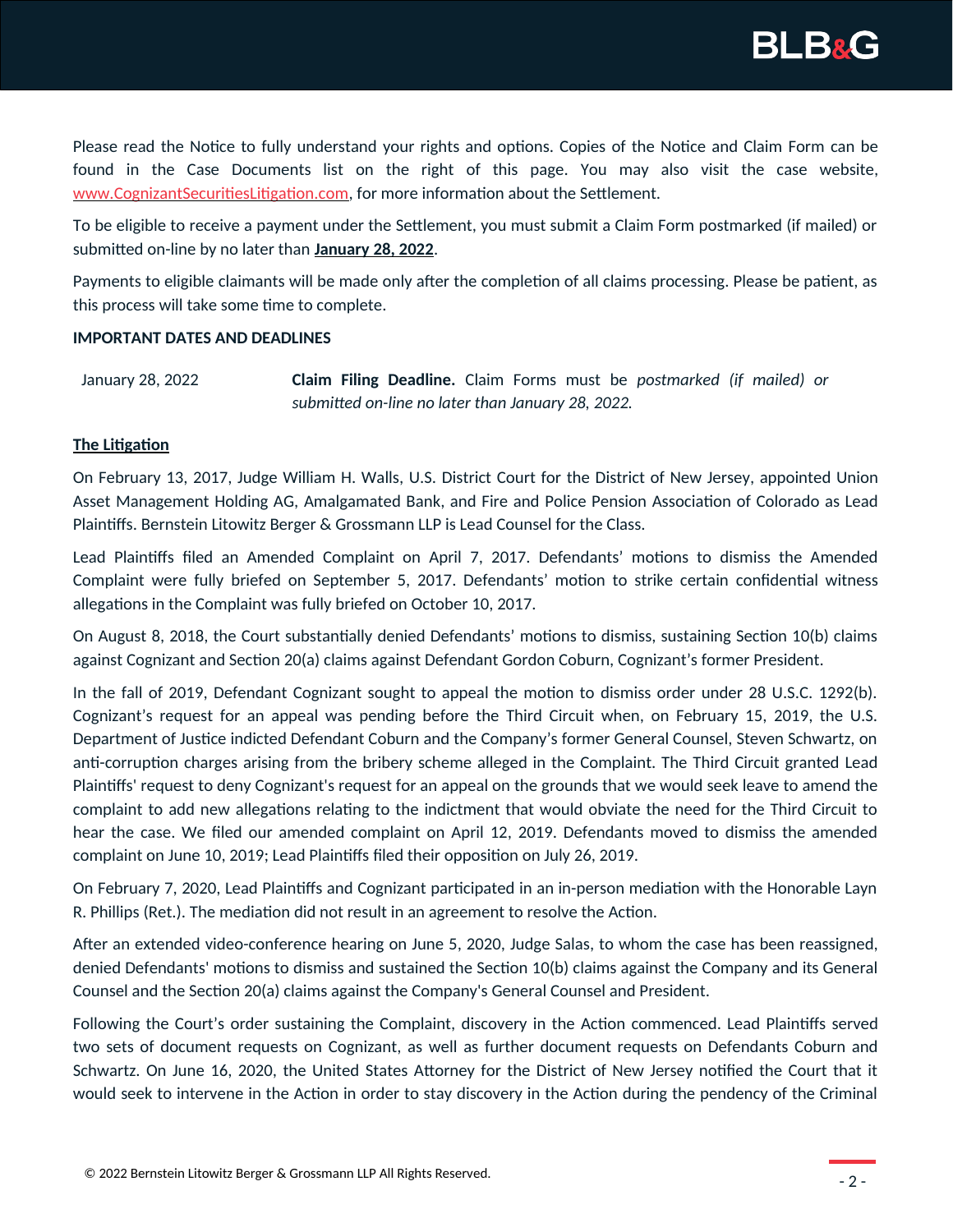

Action against Defendants Coburn and Schwartz. Following discussions, the Parties stipulated to a partial stay of discovery in the Action, pursuant to which Cognizant would produce to Lead Plaintiffs all documents previously produced to the government in connection with the Criminal Action. Pursuant to that stipulation, on September 3, 2020, Cognizant produced to Lead Plaintiffs 124,047 documents, comprised of 660,154 pages, which it had previously produced to the government.

On August 10, 2021, following extensive settlement negotiations that were assisted by Judge Phillips, Lead Plaintiffs and Cognizant reached an agreement in principle to settle the Action in return for \$95,000,000 for the benefit of the Settlement Class. On September 2, 2021, the Parties entered into a Stipulation and Agreement of Settlement, which sets forth the full terms and conditions of the Settlement, and, on September 9, 2021, the Court preliminarily approved the Settlement, authorized notice of the Settlement to be sent to potential Settlement Class Members, and scheduled a final Settlement Hearing for December 20, 2021.

Following the final approval hearing on December 20, 2021, the Court entered a final Judgment approving the Settlement, an Order approving the Plan of Allocation for the proceeds of the Settlement, and an Order awarding attorney's fees and litigation expenses.

# **Case Documents**

- Notice of (I) Pendency of Class Action and Proposed Settlement; (II) Settlement Hearing; and (III) Motion for Attorneys' Fees and Litigation Expenses ("Notice")
- Proof of Claim and Release Form ("Claim Form")
- December 20, 2021 Judgment Approving Class Action Settlement
- December 20, 2021 Order Approving Plan of Allocation of Net Settlement Fund
- December 20, 2021 Order Awarding Attorneys' Fees and Litigation Expenses
- **•** December 6, 2021 Reply Memo in Further Support of (I) Motion for Final Approval of Settlement and (II) Motion for Attorneys' Fees & Expenses
- November 8, 2021 Notice of Lead Plaintiffs' Motion for Final Approval of Settlement and Plan of Allocation
- November 8, 2021 Memorandum of Law in Support of Lead Plaintiffs' Motion for Final Approval of Settlement and Plan of Allocation
- November 8, 2021 Notice of Lead Counsel's Motion for Attorneys' Fees and Litigation Expenses
- November 8, 2021- Memorandum of Law in Support of Lead Counsel's Motion for Attorneys' Fees and Litigation Expenses
- November 8, 2021 Declaration of John Rizio-Hamilton in Support of (I) Lead Plaintiffs' Motion for Final Approval of Settlement and Plan of Allocation; and (II) Lead Counsel's Motion for Attorneys' Fees and Litigation Expenses
- September 9, 2021 Order Preliminarily Approving Settlement and Providing for Notice
- September 2, 2021 Stipulation of Settlement